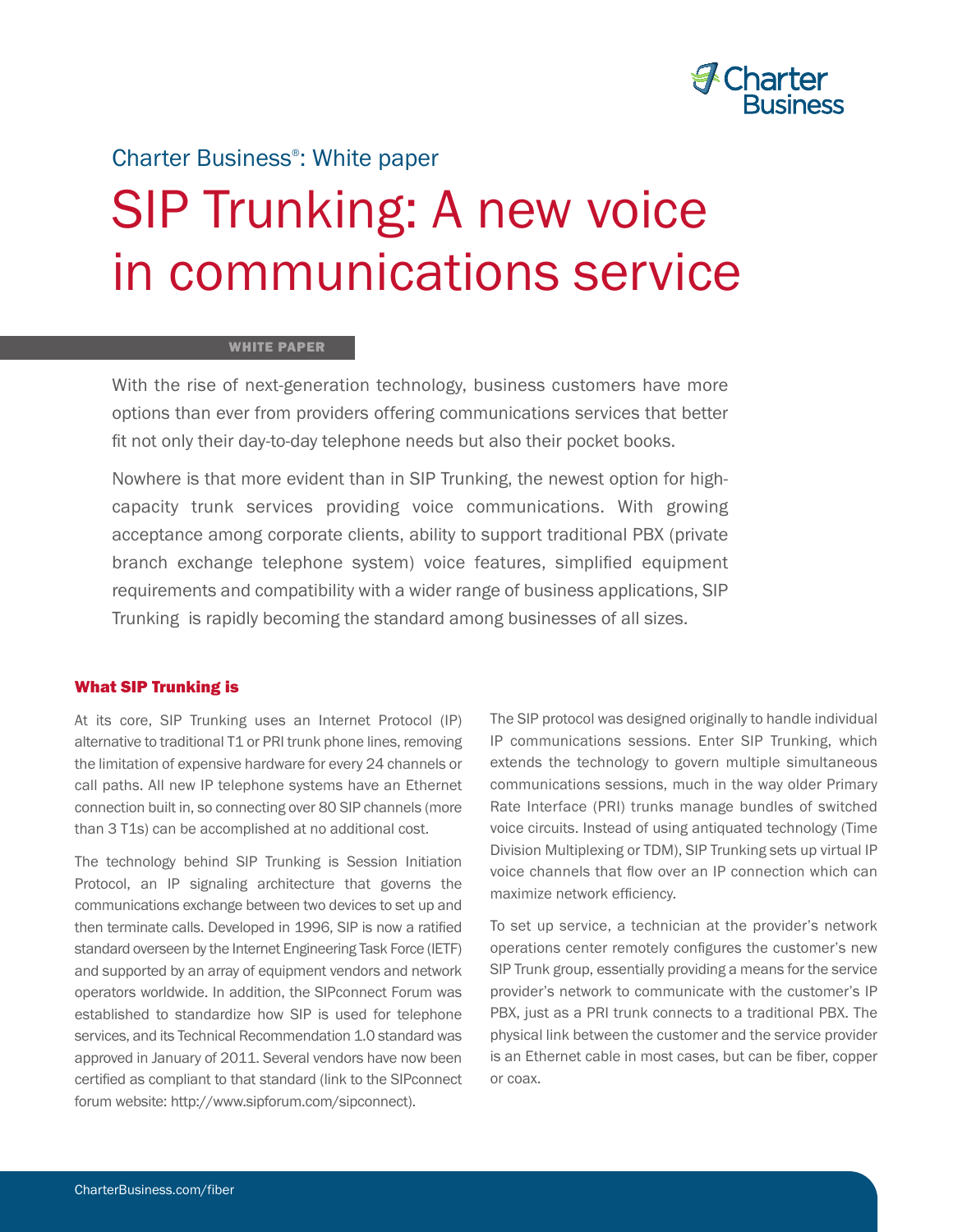

**2**

Once configured, the SIP Trunk supports all of the PBX call functions. It allows voice traffic to flow over a dedicated private network with quality of service or QOS (prioritizing SIP trunks over Internet traffic), such as Charter's fiber or coaxial cable (hybrid fiber/coax) infrastructure, or possibly an Internet connection which some providers use (no QOS). Interconnections between the service provider's network and the larger nationwide Public Switched Telephone Network (PSTN) allow call traffic between an employee and a caller using a traditional line or mobile phone to flow back and forth across the SIP Trunk.

The SIP Trunk can be closely configured to support the number of voice call paths the customer needs. For example, Charter Business customers can purchase call paths in blocks of four as opposed to blocks of 23 voice channels as required by older switched PRI trunk services.

Bandwidth also is needed to support SIP Trunking, and the amount needed is based on the total number of call paths. In general, each call path requires about 115 kilobits per second of bandwidth, so a business requiring 20 lines would need 2.3 Mbps of bandwidth available to support the resulting call traffic. Some service providers include the necessary bandwidth as part of their SIP Trunking service while others require their customers to purchase bandwidth independent of the SIP Trunking service.

#### **A growing market**

SIP Trunking comes at a time when telecommunications networks are making a major transition from older switched technology to newer, more flexible IP-based voice and data services. That, and the fact that SIP technology often can cost less than comparable PRI trunk services, is combining to create a boom market for SIP Trunking.

In 2010, the SIP Trunking market in North America increased 65.6% to total 7.2 million users, according to analyst firm Frost & Sullivan. The research firm estimates that the SIP Trunking market will continue to expand at an annual compound growth rate of about 35% and eventually connect some 59.1 million users by 2017.

Fellow research firm Infonetics Research, meanwhile, predicts a similar high growth rate, estimating that worldwide revenue from SIP Trunking will grow at a 52% compound annual growth rate through 2015.

Frost & Sullivan also found that about 85% of SIP Trunking sales in North America are among companies with 500 or fewer employees, an indication that it is by no means a technology confined to the Fortune 500 set.

#### **Advantages**

So, what is attracting so many businesses to SIP Trunking for voice services? First and foremost, the SIP alternative offers better flexibility compared to older trunk line service.

Traditional PRI trunks lock customers into blocks of 23 switched Time Division Multiplexing (TDM) voice lines plus one signaling channel for network control purposes. But this static 24-channel setup can be problematic.

For example, if a business requires 28 voice lines, it would have to purchase two PRI PBX cards and bear the cost for the unused lines. The provider will also typically have to pay for a new line card for customer premise equipment, which increases the cost of providing the service.

If the company needs to expand its voice line capacity down the road, that also may require an added PRI trunk and possibly a PBX software upgrade, which can be very expensive.

#### **Traditional Switched Trunk Configuration**

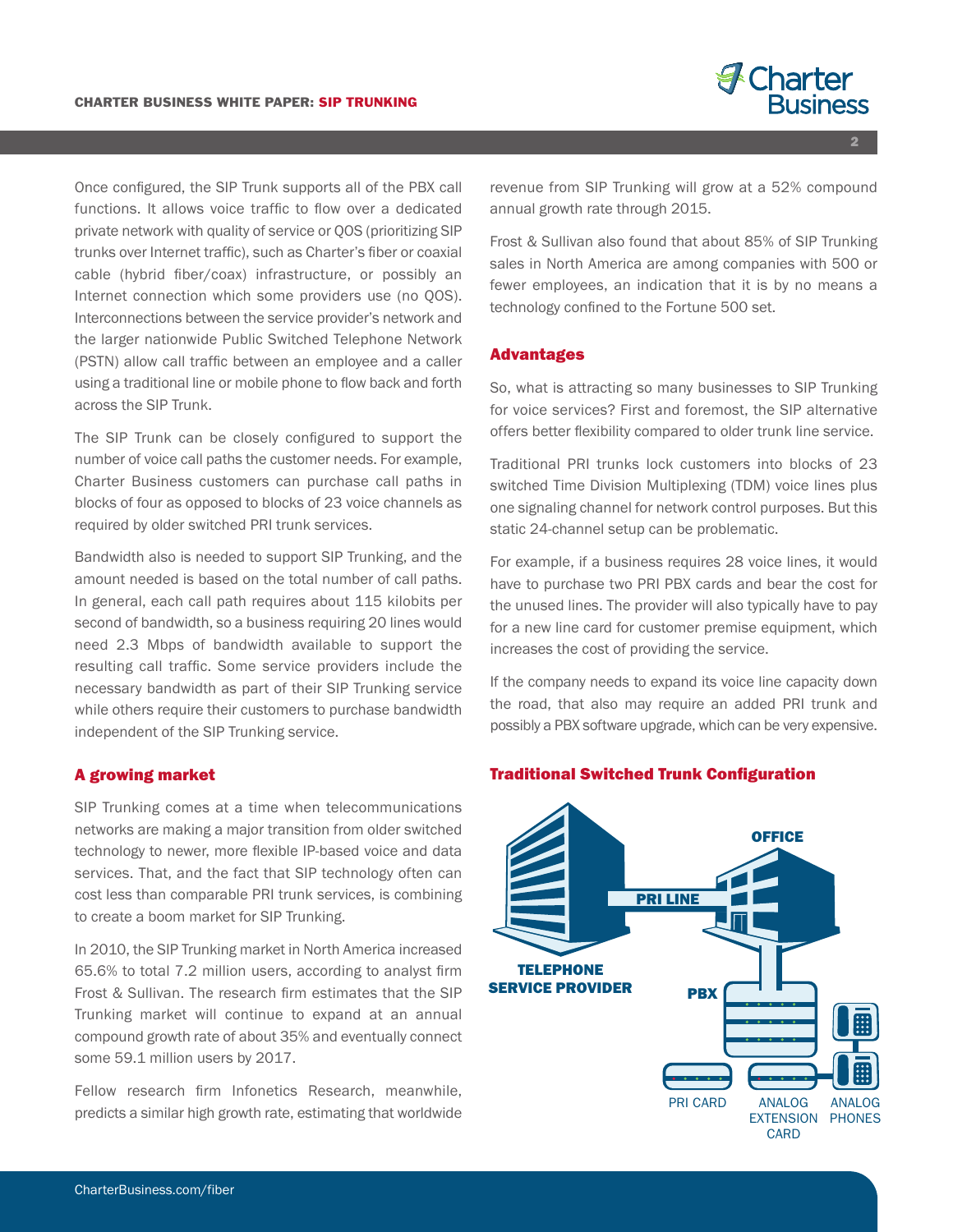

**3**



#### **Less equipment**

In addition to more flexible service and features, SIP Trunking also can save customers money because it requires less PBX/telephone system hardware.

Traditional PRI will require one or more expensive cards in the PBX and the software "right to use" license for each. These elements usually must be installed by a technician on site.

In contrast, SIP Trunking is normally delivered via a standard Ethernet connection directly into the customer's IP PBX. All IP PBXs include an Ethernet connection port for no additional charge. A great benefit for the customer is that additional SIP Trunks (or Packs) can be added without the need for a technician, which saves the customer and the provider money.

SIP Trunking does have some hardware and software compatibility requirements. In some cases, customers will have upgrade their corporate firewalls to be

In contrast, SIP Trunking service offers customers the ability to better tailor the service to fit their voice needs. In the case of Charter Business' SIP Trunking service, customers can purchase service in blocks of four call paths at a time in a "pack," providing a far better fit for the their actual usage requirements. At the same time, the required Ethernet connection the customer purchases also can be more closely tailored to fit the total number of call paths — without the need to purchase a second connection if the bandwidth requirement exceeds a PRI.

Adding call paths also is simpler for SIP Trunking services. To expand the line count, customers need only buy additional call paths and make sure their broadband connection will support the increase. Again, because SIP Trunking allows the customer to more closely fit both the call path count and connection bandwidth to their actual needs, the result can be a much more efficient service at a lower cost.

"SIP-aware." Customers using traditional switched PBX units also will have to buy a media gateway or integrated access device to provide the IP-to-switched-TDM signal translation between the SIP Trunk and the PBX.

Also, because SIP Trunking standards did not exist before the SIPconnect Forum's Technical Recommendation, many IP PBX vendors used variants in the way they connected SIP Trunks. So, interoperability between a provider's phone system platform (central office) and the customer's IP PBX model and software release is required in order to validate that all services will work as expected. Most SIP Trunk providers provide a list of IP PBX models which have been verified.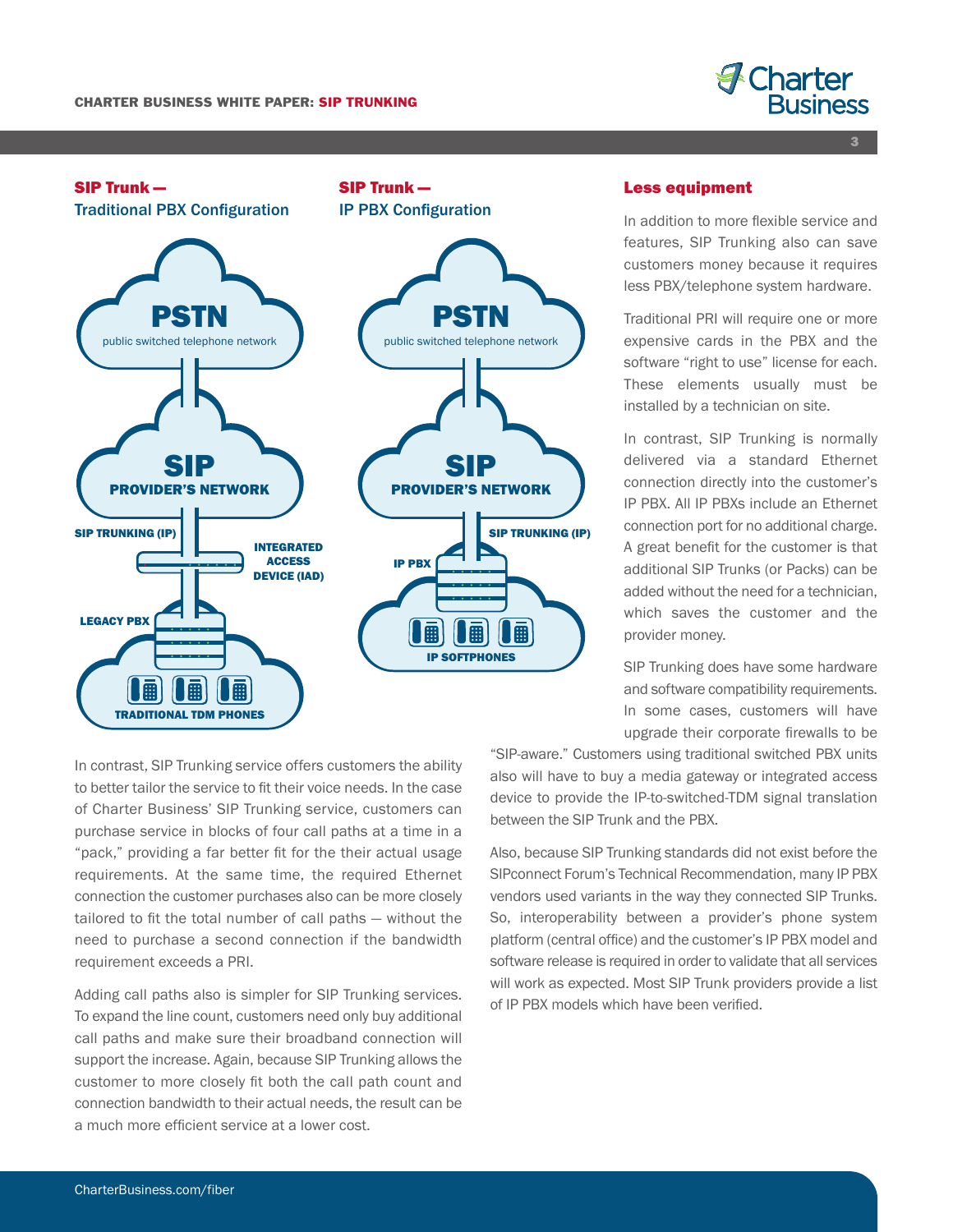# **A** Charter

**IP applications**

Another advantage SIP Trunking offers is that because the platforms that provide the technology use more up-to-date software, they are compatible with a range of IP applications business customers are increasingly adopting.

As such, business customers can more readily layer in unified communication, network-based automated attendant capability, video conferencing and collaboration — all of which can be integrated directly with the SIP Trunking service. It also opens the door for integration with mobile communications, allowing users to forward voice calls between the office, mobile phone and home and share voicemail across multiple phones.

#### **Charter Business' customized SIP Trunking**

Charter Business' SIP Trunking service builds on these advantages, adding 24 x 7 service support and extended disaster recovery features to make it a reliable alternative to traditional trunk voice service.

A key element Charter Business brings to the technology is its secure, private network shielded from the public Internet. Charter Business owns the SIP Trunk as well as the connection, and that end-to-end network control offers greater security for voice traffic as well as better overall reliability than services that rely on leased access lines and Internet routing.

Also, because Charter Business Fiber customers will benefit from an Ethernet bandwidth connection separate from their Internet data service (included with the SIP Trunk service), they are assured that the voice bandwidth (using QOS) will be maintained regardless of the office's computer Internet or point to point data usage.

Charter Business Technical and service support also is a major benefit. New Charter Business SIP Trunking customers are assigned experienced sales engineers who can assess their voice and data needs and build a service that fits those requirements. They also work with the customer during the provisioning process as well as resolving migration issues from the customer's prior service to the new SIP Trunking platform.

Once it is up and running, the SIP Trunk network connection is monitored round the clock at Charter Business' network

operations center. If service issues arise at any point in the chain from the customer's PBX to the network itself, these technicians can quickly diagnose and resolve them. That contrasts to other SIP Trunking services, which typically resell the standard telephone provider's connection service and often must rely on that third-party network provider, thereby raising the likelihood of finger pointing between the providers and longer delays to resolve service issues.

As an added feature, Charter Business offers customers the ability to divert calls in case of an office PBX failure, service failure or even a natural disaster simply by contacting the Charter Business Network Operations Center. Customers can redirect all telephone calls to a separate trunk group supporting another office location. They also can select specific direct inward dial (DID) numbers to automatically forward to any phone number.

Using the Automatic Overflow or DID Overflow features, all calls will automatically forward to the designated trunk group or phone number if service is interrupted or if all SIP trunks at one location are at capacity. If an outage is encountered, once the service is restored, calls will automatically switch back to the main SIP Trunk.

#### **Conclusion**

Given its flexibility and features, it is not surprising that SIP Trunking is on track to replace traditional switched trunking services for corporate voice and data systems over time. Its ability to provide a customized number of voice lines is attractive to many budget-minded businesses, and the fact it requires less equipment and can be more easily upgraded over time also is a plus. SIP Trunking also offers companies an easier migration path to advanced IP business applications to further drive productivity.

Charter Business' SIP Trunking service, meanwhile, adds not only secure network connections and round-the-clock monitoring but also automatic forwarding to another location or alternate numbers to assure calls are answered in the event of an emergency, network outage or a natural disaster.

For all of these reasons, SIP Trunking has evolved into a worthy communications service for today's business customers large and small.

**4**